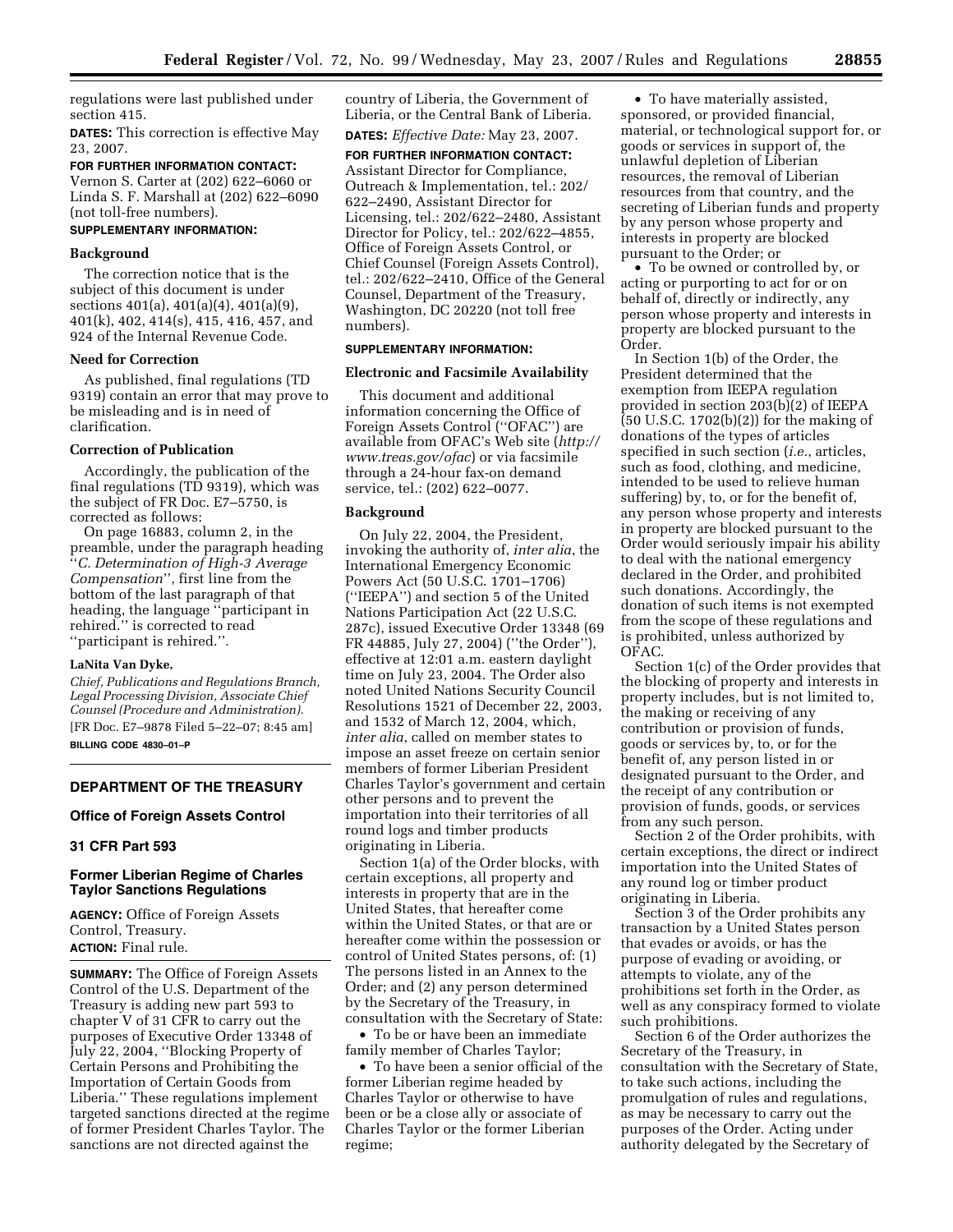the Treasury, the Department of the Treasury's Office of Foreign Assets Control (''OFAC'') is promulgating these Former Liberian Regime of Charles Taylor Sanctions Regulations, 31 CFR part 593 (the ''Regulations'').

These regulations are promulgated in furtherance of the sanctions set forth in Executive Order 13348, which are targeted sanctions directed at the regime of former President Charles Taylor. The sanctions are not directed against the country of Liberia, the Government of Liberia, or the Central Bank of Liberia. They do not generally prohibit the provision of banking services to the country of Liberia, including the maintenance of correspondent banking relationships with Liberian banks, unless the bank in question, or any other person engaged in the transaction, is a person whose property and interests in property are blocked pursuant to § 593.201(a). In addition, the importation into the United States of rough diamonds from Liberia is governed by the Rough Diamonds Control Regulations, 31 CFR part 592.

Subpart B of the Regulations implements the prohibitions contained in Sections 1, 2, and 3 of the Order. *See*  §§ 593.201, 593.205, and 593.206. Appendix A to 31 CFR chapter V has previously been amended to incorporate the names of persons set forth in the Annex to the Order. Persons identified in the Annex to the Order or designated by or under the authority of the Secretary of the Treasury pursuant to the Order are referred to throughout the Regulations as ''persons whose property and interests in property are blocked pursuant to § 593.201(a).'' Their names are or will be published on OFAC's Specially Designated Nationals and Blocked Persons List, which is accessible via OFAC's Web site, announced in the **Federal Register**, and incorporated on an ongoing basis into appendix A to 31 CFR chapter V, which lists persons who are the targets of various sanctions programs administered by OFAC.

Sections 593.202 and 593.203 of subpart B detail the effect of transfers of blocked property in violation of the Regulations and set forth the requirement to hold blocked funds, such as currency, bank deposits, or liquidated financial obligations, in interest-bearing blocked accounts. Section 593.204 of subpart B provides that all expenses incident to the maintenance of blocked physical property shall be the responsibility of the owners and operators of such property, and that such expenses shall not be met from blocked funds. The section further provides that blocked property may, in

the discretion of the Director of OFAC, be sold or liquidated and the net proceeds placed in a blocked interestbearing account in the name of the owner of the property.

Section 593.205 sets forth the prohibition contained in Section 2 of the Order with respect to the importation into the United States of round logs or timber products from Liberia. However, in Resolution 1689 of June 20, 2006, the United Nations Security Council decided to lift the multilateral prohibition on importation of round logs and timber products set forth in paragraph 10 of Resolution 1521. In accordance with the decision of the Security Council in Resolution 1689, OFAC is issuing § 593.510, a general license authorizing the importation into the United States of round logs and timber products originating in Liberia.

Subpart C of part 593 defines key terms used throughout the Regulations, and subpart D sets forth interpretive sections regarding the general prohibitions contained in subpart B. Transactions otherwise prohibited under part 593 but found to be consistent with U.S. policy may be authorized by one of the general licenses contained in subpart E or by a specific license issued pursuant to the procedures described in subpart E of 31 CFR part 501.

Subpart F of part 593 refers to subpart C of part 501 for applicable recordkeeping and reporting requirements. Subpart G describes the civil and criminal penalties applicable to violations of the Regulations, as well as the procedures governing the potential imposition of a civil monetary penalty.

Subpart H of part 593 refers to subpart D of part 501 for applicable provisions relating to administrative procedures. Subpart I of the Regulations sets forth a Paperwork Reduction Act notice.

#### **Public Participation**

Because the Regulations involve a foreign affairs function, the provisions of Executive Order 12866 and the Administrative Procedure Act (5 U.S.C. 553) requiring notice of proposed rulemaking, opportunity for public participation, and delay in effective date are inapplicable.

Because no notice of proposed rulemaking is required for this rule, the Regulatory Flexibility Act (5 U.S.C. 601–612) does not apply.

#### **Paperwork Reduction Act**

The collections of information related to the Regulations are contained in 31 CFR part 501 (the ''Reporting, Procedures and Penalties Regulations''). Pursuant to the Paperwork Reduction Act of 1995 (44 U.S.C. 3507), those collections of information have been approved by the Office of Management and Budget under control number 1505– 0164. An agency may not conduct or sponsor, and a person is not required to respond to, a collection of information unless the collection of information displays a valid control number.

### **List of Subjects in 31 CFR Part 593**

Administrative practice and procedure, Banks, Banking, Blocking of assets, Credit, Foreign trade, Imports, Liberia, Penalties, Reporting and recordkeeping requirements, Securities.

■ For the reasons set forth in the preamble, the Office of Foreign Assets Control adds part 593 to 31 CFR Chapter V to read as follows:

# **PART 593—FORMER LIBERIAN REGIME OF CHARLES TAYLOR SANCTIONS REGULATIONS**

# **Subpart A—Relation of This Part to Other Laws and Regulations**

Sec.

593.101 Relation of this part to other laws and regulations.

#### **Subpart B—Prohibitions**

- 593.201 Prohibited transactions involving blocked property.
- 593.202 Effect of transfers violating the provisions of this part.
- 593.203 Holding of blocked physical funds in interest-bearing accounts; investment and reinvestment.
- 593.204 Expenses of maintaining blocked physical property; liquidation of blocked account.
- 593.205 Prohibition on the importation of any round log or timber product originating in Liberia.
- 593.206 Evasions; attempts; conspiracies.

# **Subpart C—General Definitions**

- 593.301 Blocked account; blocked property.
	- Effective date.<br>Entity.
- 593.303
- 593.304 Interest.
- Licenses; general and specific.
- 593.306 Originating in Liberia.
- 593.307 Person.
- 593.308 Property; property interest.
- 593.309 Round log or timber product.
- 593.310 Transfer.
	- United States.
- 593.312 U.S. financial institution.
- 593.313 United States person; U.S. person.

# **Subpart D—Interpretations**

- 593.401 Reference to amended sections.<br>593.402 Effect of amendment.
- 593.402 Effect of amendment.<br>593.403 Termination and acq
- Termination and acquisition of an interest in blocked property.
- 593.404 Transactions ordinarily incident to
- a licensed transaction.<br>593.405 Provision of serv Provision of services.
- 593.406 Offshore transactions.
- 593.407 Payments from blocked accounts to satisfy obligations prohibited.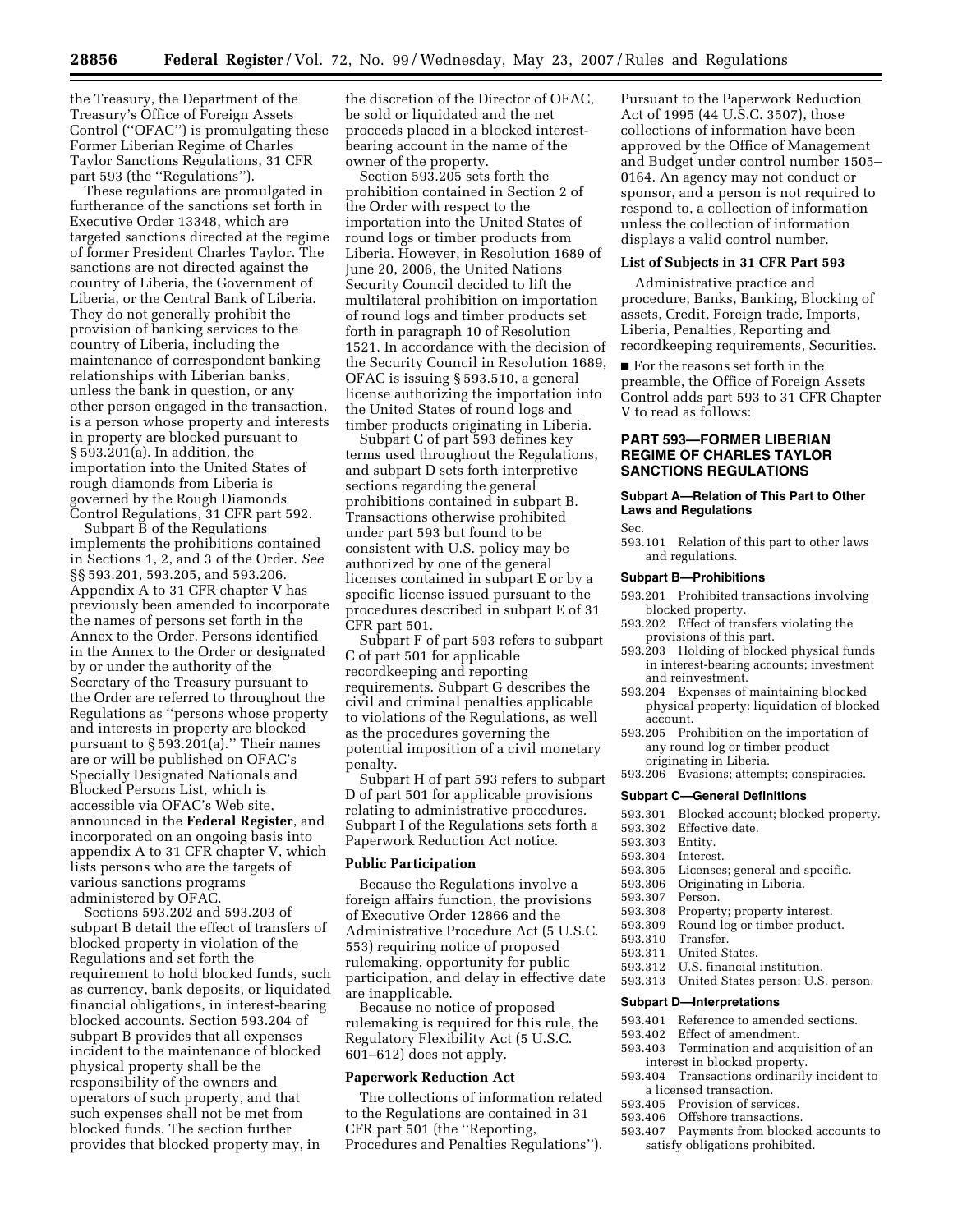- 593.408 Charitable Contributions.
- 593.409 Credit extended and cards issued by U.S. financial institutions.
- 593.410 Setoffs prohibited.
- 593.411 Importation into the United States. 593.412 Release of any round log or timber product originating in Liberia from a bonded warehouse or foreign trade zone.
- 593.413 Transshipments or transit through the United States prohibited.

### **Subpart E—Licenses, Authorizations and Statements of Licensing Policy**

- 593.501 General and specific licensing procedures.
- 593.502 Effect of license or authorization.
- 593.503 Exclusion from licenses.
- 593.504 Payments and transfers to blocked accounts in U.S. financial institutions.
- 593.505 Entries in certain accounts for normal service charges authorized.
- 593.506 Investment and reinvestment of certain funds.
- 593.507 Provision of certain legal services authorized.
- 593.508 Authorization of emergency medical services.
- 593.509 Transactions related to mail authorized.
- 593.510 Transactions related to the importation of any round log and timber product originating in Liberia authorized.

#### **Subpart F—Reports**

593.601 Records and reports.

#### **Subpart G—Penalties**

- 593.701 Penalties.
- 593.702 Prepenalty notice.
- 593.703 Response to prepenalty notice; informal settlement.
- 593.704 Penalty imposition or withdrawal.
- 593.705 Administrative collection; referral to United States Department of Justice.

## **Subpart H—Procedures**

- 593.801 Procedures.
- 593.802 Delegation by the Secretary of the Treasury.

### **Subpart I—Paperwork Reduction Act**

593.901 Paperwork Reduction Act notice.

**Authority:** 3 U.S.C. 301; 31 U.S.C. 321(b); 50 U.S.C. 1601–1651, 1701–1706; 22 U.S.C. 287c; Pub. L. 109–177, 120 Stat. 192; E.O. 13348, 69 FR 44885, 3 CFR, 2004 Comp., p. 189.

# **Subpart A—Relation of This Part to Other Laws and Regulations**

### **§ 593.101 Relation of this part to other laws and regulations.**

This part is separate from, and independent of, the other parts of this chapter, with the exception of part 501 of this chapter, the recordkeeping and reporting requirements and license application and other procedures of which apply to this part. Actions taken pursuant to part 501 of this chapter with respect to the prohibitions contained in this part are considered actions taken pursuant to this part. Differing foreign

policy and national security circumstances may result in differing interpretations of similar language among the parts of this chapter. No license or authorization contained in or issued pursuant to any other provision of law or regulation authorizes any transaction prohibited by this part. No license contained in or issued pursuant to this part relieves the involved parties from complying with any other applicable laws or regulations.

### **Subpart B—Prohibitions**

# **§ 593.201 Prohibited transactions involving blocked property.**

(a) Except as authorized by regulations, orders, directives, rulings, instructions, licenses or otherwise, and notwithstanding any contracts entered into or any license or permit granted prior to the effective date, property and interests in property that are in the United States, that hereafter come within the United States, or that are or hereafter come within the possession or control of U.S. persons, including their overseas branches, of the following persons are blocked and may not be transferred, paid, exported, withdrawn, or otherwise dealt in:

(1) Any person listed in the Annex to Executive Order 13348 of July 22, 2004 (69 FR 44885, July 27, 2004); and

(2) Any person determined by the Secretary of the Treasury, in consultation with the Secretary of State:

(i) To be or have been an immediate family member of Charles Taylor;

(ii) To have been a senior official of the former Liberian regime headed by Charles Taylor or otherwise to have been or be a close ally or associate of Charles Taylor or the former Liberian regime;

(iii) To have materially assisted, sponsored, or provided financial, material, or technological support for, or goods or services in support of, the unlawful depletion of Liberian resources, the removal of Liberian resources from that country, and the secreting of Liberian funds and property by any person whose property and interests in property are blocked pursuant to this paragraph (a); or

(iv) To be owned or controlled by, or acting or purporting to act for or on behalf of, directly or indirectly, any person whose property and interests in property are blocked pursuant to this paragraph (a).

**Note to paragraph (a) of § 593.201.** The names of persons whose property and interests in property are blocked pursuant to paragraph (a) of this section are published on the Office of Foreign Assets Control's Specially Designated Nationals and Blocked

Persons List (the ''SDN List''), which is accessible via the Office of Foreign Assets Control's Web site, announced in the **Federal Register**, and incorporated on an ongoing basis with the identifier [LIBERIA] into Appendix A to 31 CFR chapter V. In addition, section 203 of the International Emergency Economic Powers Act (50 U.S.C. 1701–1706) (''IEEPA'') explicitly authorizes the blocking of property and interests in property of a person or entity during the pendency of an investigation. The names of such persons also are published on the SDN List, announced in the **Federal Register**, and incorporated on an ongoing basis with the identifier [BPI–LIBERIA] into Appendix A to 31 CFR chapter V. Sections 501.806 and 501.807 of this chapter V describe the procedures to be followed by persons seeking, respectively, the unblocking of funds that they believe were blocked due to mistaken identity, or administrative reconsideration of their listing or designation pursuant to § 593.201(a).

(b) The blocking of property and interests in property pursuant to § 593.201(a) includes, but is not limited to, the prohibition of the making or receiving by a United States person of any contribution or provision of funds, goods, or services by, to, or for the benefit of a person whose property and interests in property are blocked pursuant to § 593.201(a).

(c) Unless otherwise authorized by this part or by a specific license expressly referring to this section, any dealing in any security (or evidence thereof) held within the possession or control of a U.S. person and either registered or inscribed in the name of, or known to be held for the benefit of, or issued by, any person whose property and interests in property are blocked pursuant to § 593.201(a) is prohibited. This prohibition includes but is not limited to the transfer (including the transfer on the books of any issuer or agent thereof), disposition, transportation, importation, exportation, or withdrawal of, or the endorsement or guaranty of signatures on, any such security on or after the effective date. This prohibition applies irrespective of the fact that at any time (whether prior to, on, or subsequent to the effective date) the registered or inscribed owner of any such security may have or might appear to have assigned, transferred, or otherwise disposed of the security.

#### **§ 593.202 Effect of transfers violating the provisions of this part.**

(a) Any transfer after the effective date that is in violation of any provision of this part or of any regulation, order, directive, ruling, instruction, or license issued pursuant to this part, and that involves any property or interest in property blocked pursuant to § 593.201(a), is null and void and shall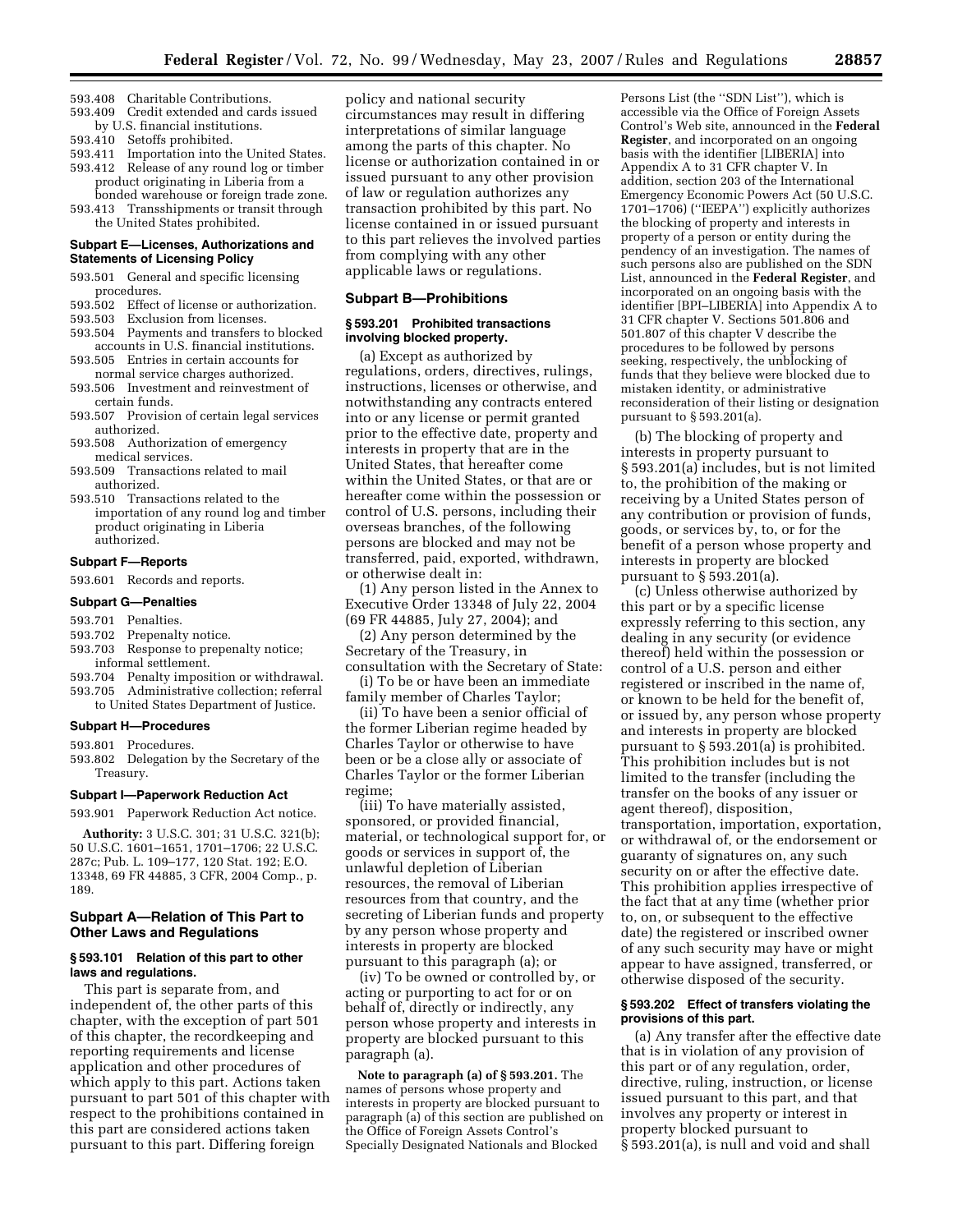not be the basis for the assertion or recognition of any interest in or right, remedy, power, or privilege with respect to such property or property interests.

(b) No transfer before the effective date shall be the basis for the assertion or recognition of any right, remedy, power, or privilege with respect to, or any interest in, any property or interest in property blocked pursuant to § 593.201(a), unless the person with whom such property is held or maintained, prior to that date, had written notice of the transfer or by any written evidence had recognized such transfer.

(c) Unless otherwise provided, an appropriate license or other authorization issued by or pursuant to the direction or authorization of the Director of the Office of Foreign Assets Control before, during, or after a transfer shall validate such transfer or make it enforceable to the same extent that it would be valid or enforceable but for the provisions of IEEPA, Executive Order 13348, this part, and any regulation, order, directive, ruling, instruction, or license issued pursuant to this part.

(d) Transfers of property that otherwise would be null and void or unenforceable by virtue of the provisions of this section shall not be deemed to be null and void or unenforceable as to any person with whom such property is or was held or maintained (and as to such person only) in cases in which such person is able to establish to the satisfaction of the Director of the Office of Foreign Assets Control each of the following:

(1) Such transfer did not represent a willful violation of the provisions of this part by the person with whom such property is or was held or maintained;

(2) The person with whom such property is or was held or maintained did not have reasonable cause to know or suspect, in view of all the facts and circumstances known or available to such person, that such transfer required a license or authorization issued pursuant to this part and was not so licensed or authorized, or, if a license or authorization did purport to cover the transfer, that such license or authorization had been obtained by misrepresentation of a third party or withholding of material facts or was otherwise fraudulently obtained; and

(3) The person with whom such property is or was held or maintained filed with the Office of Foreign Assets Control a report setting forth in full the circumstances relating to such transfer promptly upon discovery that:

(i) Such transfer was in violation of the provisions of this part or any

regulation, ruling, instruction, license, or other direction or authorization issued pursuant to this part;

(ii) Such transfer was not licensed or authorized by the Director of the Office of Foreign Assets Control; or

(iii) If a license did purport to cover the transfer, such license had been obtained by misrepresentation of a third party or withholding of material facts or was otherwise fraudulently obtained.

**Note to paragraph (d) of § 593.202.** The filing of a report in accordance with the provisions of paragraph (d)(3) of this section shall not be deemed evidence that the terms of paragraphs  $(d)(1)$  and  $(d)(2)$  of this section have been satisfied.

(e) Except to the extent otherwise provided by law, unless licensed pursuant to this part, any attachment, judgment, decree, lien, execution, garnishment, or other judicial process is null and void with respect to any property in which, on or since the effective date, there existed an interest of a person whose property and interests in property are blocked pursuant to § 593.201(a).

#### **§ 593.203 Holding of blocked funds in interest-bearing accounts; investment and reinvestment.**

(a) Except as provided in paragraph (c) or (d) of this section, or as otherwise directed by the Office of Foreign Assets Control, any U.S. person holding funds, such as currency, bank deposits, or liquidated financial obligations, subject to § 593.201(a) shall hold or place such funds in a blocked interest-bearing account located in the United States.

(b)(1) For purposes of this section, the term *blocked interest-bearing account*  means a blocked account:

(i) In a federally-insured U.S. bank, thrift institution, or credit union, provided the funds are earning interest at rates that are commercially reasonable; or

(ii) With a broker or dealer registered with the Securities and Exchange Commission under the Securities Exchange Act of 1934 (15 U.S.C. 78a *et seq.*), provided the funds are invested in a money market fund or in U.S. Treasury bills.

(2) For purposes of this section, a rate is commercially reasonable if it is the rate currently offered to other depositors on deposits or instruments of comparable size and maturity.

(3) Funds held or placed in a blocked account pursuant to this paragraph (b) may not be invested in instruments the maturity of which exceeds 180 days. If interest is credited to a separate blocked account or subaccount, the name of the account party on each account must be the same.

(c) Blocked funds held in instruments the maturity of which exceeds 180 days at the time the funds become subject to § 593.201(a) may continue to be held until maturity in the original instrument, provided any interest, earnings, or other proceeds derived therefrom are paid into a blocked interest-bearing account in accordance with paragraph (b) or (d) of this section.

(d) Blocked funds held in accounts or instruments outside the United States at the time the funds become subject to § 593.201(a) may continue to be held in the same type of accounts or instruments, provided the funds earn interest at rates that are commercially reasonable.

(e) This section does not create an affirmative obligation for the holder of blocked tangible property, such as chattels or real estate, or of other blocked property, such as debt or equity securities, to sell or liquidate such property at the time the property becomes subject to § 593.201(a). However, the Office of Foreign Assets Control may issue licenses permitting or directing such sales in appropriate cases.

(f) Funds subject to this section may not be held, invested, or reinvested in a manner that provides immediate financial or economic benefit or access to any person whose property and interests in property are blocked pursuant to § 593.201(a), nor may their holder cooperate in or facilitate the pledging or other attempted use as collateral of blocked funds or other assets.

### **§ 593.204 Expenses of maintaining blocked physical property; liquidation of blocked account.**

(a) Except as otherwise authorized, and notwithstanding the existence of any rights or obligations conferred or imposed by any international agreement or contract entered into or any license or permit granted prior to the effective date, all expenses incident to the maintenance of physical property blocked pursuant to § 593.201(a) shall be the responsibility of the owners or operators of such property, which expenses shall not be met from blocked funds.

(b) Property blocked pursuant to § 593.201(a) may, in the discretion of the Director of the Office of Foreign Assets Control, be sold or liquidated and the net proceeds placed in a blocked interest-bearing account in the name of the owner of the property.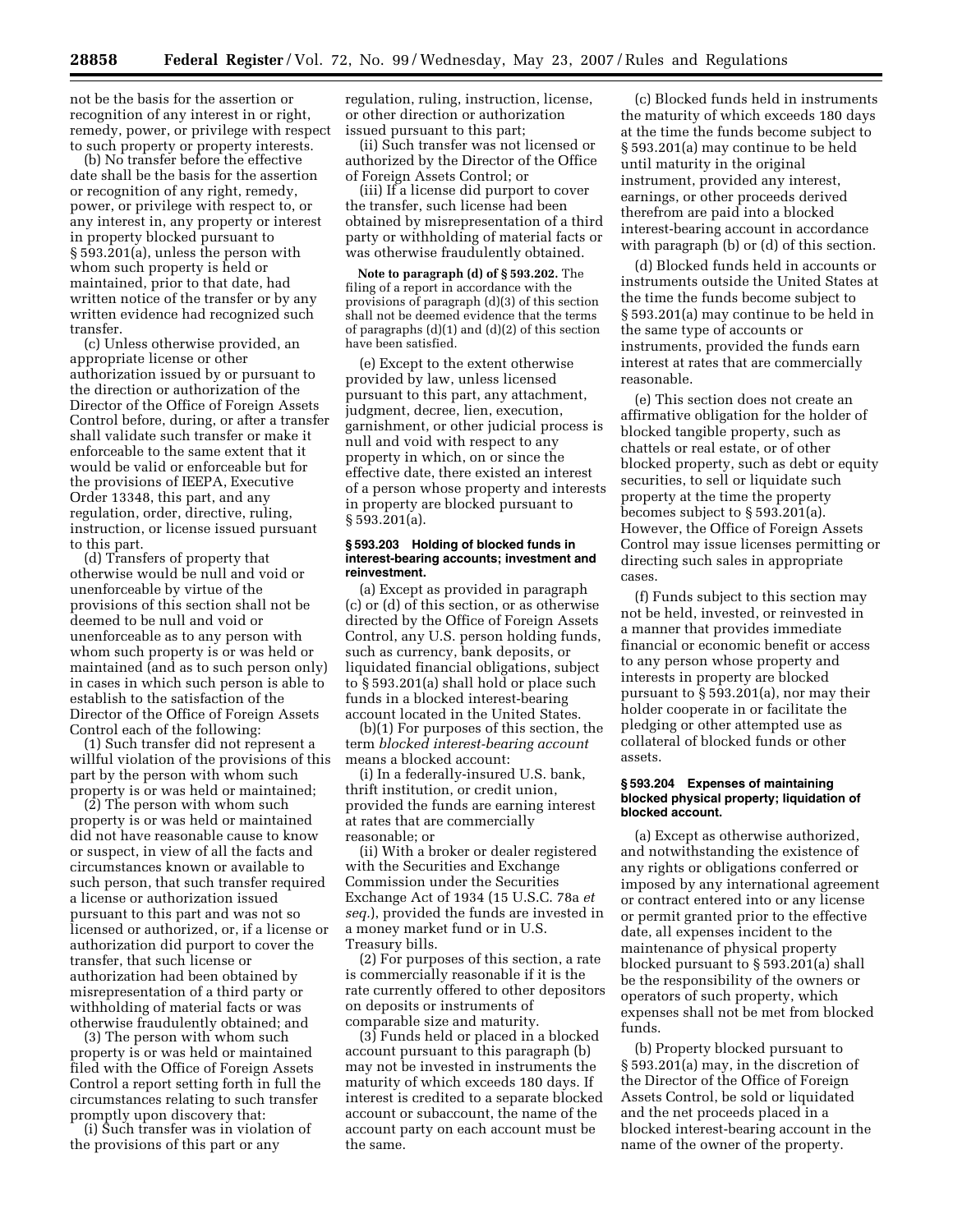### **§ 593.205 Prohibition on the importation of any round log or timber product originating in Liberia.**

Except as otherwise authorized by regulations, orders, directives, rulings, instructions, licenses, or otherwise, and notwithstanding any contract entered into or any license or permit granted prior to the effective date of this section, the importation into the United States, directly or indirectly, of any round log or timber product originating in Liberia is prohibited.

**Note to § 593.205.** See section 593.510, which authorizes transactions related to the importation of any round log or timber product originating in Liberia. This general license has been issued in accordance with United Nations Security Council Resolution 1689 of June 20, 2006.

### **§ 593.206 Evasions; attempts; conspiracies.**

(a) Except as otherwise authorized, and notwithstanding any contract entered into or any license or permit granted prior to the effective date, any transaction by any U.S. person or within the United States on or after the effective date that evades or avoids, has the purpose of evading or avoiding, or attempts to violate any of the prohibitions set forth in this part is prohibited.

(b) Except as otherwise authorized, and notwithstanding any contract entered into or any license or permit granted prior to the effective date, any conspiracy formed to violate the prohibitions set forth in this part is prohibited.

# **Subpart C—General Definitions**

#### **§ 593.301 Blocked account; blocked property.**

The terms *blocked account* and *blocked property* shall mean any account or property subject to the prohibitions in § 593.201 held in the name of a person whose property and interests in property are blocked pursuant to § 593.201(a), or in which such person has an interest, and with respect to which payments, transfers, exportations, withdrawals, or other dealings may not be made or effected except pursuant to an authorization or license from the Office of Foreign Assets Control expressly authorizing such action.

## **§ 593.302 Effective date.**

The term *effective date* refers to the effective date of the applicable prohibitions and directives contained in this part as follows:

(a) With respect to a person whose property and interests in property are blocked pursuant to § 593.201(a)(1), or with respect to the prohibitions set forth at § 593.205, 12:01 a.m. eastern daylight time, July 23, 2004;

(b) With respect to a person whose property and interests in property are blocked pursuant to  $\S 593.201(a)(2)$ , the earlier of the date of actual or constructive notice of such person's designation.

### **§ 593.303 Entity.**

The term *entity* means a partnership, association, trust, joint venture, corporation, group, subgroup, or other organization.

### **§ 593.304 Interest.**

Except as otherwise provided in this part, the term interest, when used with respect to property (*e.g.*, ''an *interest* in property''), means an interest of any nature whatsoever, direct or indirect.

### **§ 593.305 Licenses; general and specific.**

(a) Except as otherwise specified, the term *license* means any license or authorization contained in or issued pursuant to this part.

(b) The term *general license* means any license or authorization the terms of which are set forth in subpart E of this part.

(c) The term *specific license* means any license or authorization not set forth in subpart E of this part but issued pursuant to this part.

**Note to § 593.305.** See § 501.801 of this chapter on licensing procedures.

### **§ 593.306 Originating in Liberia.**

The term *originating in Liberia* means: (a) Any product determined to be a good of Liberian origin pursuant to the rules of origin of U.S. Customs and Border Protection; or

(b) Any product that has entered into Liberian commerce.

#### **§ 593.307 Person.**

The term *person* means an individual or entity.

#### **§ 593.308 Property; property interest.**

The terms *property* and *property interest* include, but are not limited to, money, checks, drafts, bullion, bank deposits, savings accounts, debts, indebtedness, obligations, notes, guarantees, debentures, stocks, bonds, coupons, any other financial instruments, bankers acceptances, mortgages, pledges, liens or other rights in the nature of security, warehouse receipts, bills of lading, trust receipts, bills of sale, any other evidences of title, ownership or indebtedness, letters of credit and any documents relating to any rights or obligations there under, powers of attorney, goods, wares,

merchandise, chattels, stocks on hand, ships, goods on ships, real estate mortgages, deeds of trust, vendors' sales agreements, land contracts, leaseholds, ground rents, real estate and any other interest therein, options, negotiable instruments, trade acceptances, royalties, book accounts, accounts payable, judgments, patents, trademarks or copyrights, insurance policies, safe deposit boxes and their contents, annuities, pooling agreements, services of any nature whatsoever, contracts of any nature whatsoever, and any other property, real, personal, or mixed, tangible or intangible, or interest or interests therein, present, future or contingent.

#### **§ 593.309 Round log or timber product.**

The term *round log or timber product*  means any product classifiable in Chapter 44 of the Harmonized Tariff Schedule of the United States.

#### **§ 593.310 Transfer.**

The term *transfer* means any actual or purported act or transaction, whether or not evidenced by writing, and whether or not done or performed within the United States, the purpose, intent, or effect of which is to create, surrender, release, convey, transfer, or alter, directly or indirectly, any right, remedy, power, privilege, or interest with respect to any property and, without limitation upon the foregoing, shall include the making, execution, or delivery of any assignment, power, conveyance, check, declaration, deed, deed of trust, power of attorney, power of appointment, bill of sale, mortgage, receipt, agreement, contract, certificate, gift, sale, affidavit, or statement; the making of any payment; the setting off of any obligation or credit; the appointment of any agent, trustee, or fiduciary; the creation or transfer of any lien; the issuance, docketing, filing, or levy of or under any judgment, decree, attachment, injunction, execution, or other judicial or administrative process or order, or the service of any garnishment; the acquisition of any interest of any nature whatsoever by reason of a judgment or decree of any foreign country; the fulfillment of any condition; the exercise of any power of appointment, power of attorney, or other power; or the acquisition, disposition, transportation, importation, exportation, or withdrawal of any security.

# **§ 593.311 United States.**

The term *United States* means the United States, its territories and possessions, and all areas under the jurisdiction or authority thereof.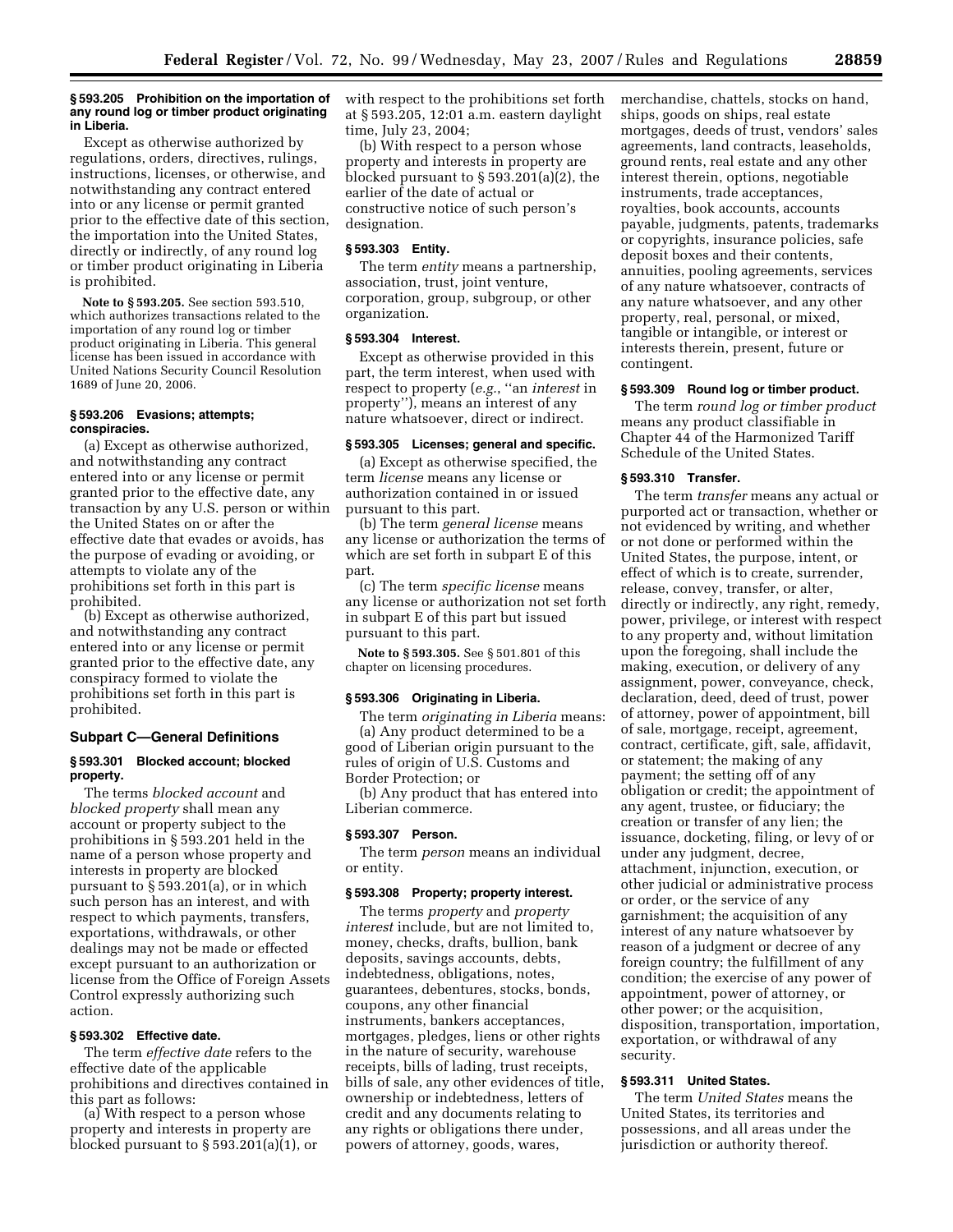# **§ 593.312 U.S. financial institution.**

The term *U.S. financial institution*  means any U.S. entity (including its foreign branches) that is engaged in the business of accepting deposits, making, granting, transferring, holding, or brokering loans or credits, or purchasing or selling foreign exchange, securities, commodity futures or options, or procuring purchasers and sellers thereof, as principal or agent; including but not limited to, depository institutions, banks, savings banks, trust companies, securities brokers and dealers, commodity futures and options brokers and dealers, forward contract and foreign exchange merchants, securities and commodities exchanges, clearing corporations, investment companies, employee benefit plans, and U.S. holding companies, U.S. affiliates, or U.S. subsidiaries of any of the foregoing. This term includes those branches, offices and agencies of foreign financial institutions that are located in the United States, but not such institutions' foreign branches, offices, or agencies.

# **§ 593.313 United States person; U.S. person.**

The term *United States person* or *U.S. person* means any United States citizen, permanent resident alien, entity organized under the laws of the United States or any jurisdiction within the United States (including foreign branches), or any person in the United States.

### **Subpart D—Interpretations**

## **§ 593.401 Reference to amended sections.**

Except as otherwise specified, reference to any provision in or appendix to this part or chapter or to any regulation, ruling, order, instruction, direction, or license issued pursuant to this part refers to the same as currently amended.

#### **§ 593.402 Effect of amendment.**

Unless otherwise specifically provided, any amendment, modification, or revocation of any provision in or appendix to this part or chapter or of any order, regulation, ruling, instruction, or license issued by or under the direction of the Director of the Office of Foreign Assets Control does not affect any act done or omitted, or any civil or criminal suit or proceeding commenced or pending prior to such amendment, modification, or revocation. All penalties, forfeitures, and liabilities under any such order, regulation, ruling, instruction, or license continue and may be enforced as if such

amendment, modification, or revocation had not been made.

### **§ 593.403 Termination and acquisition of an interest in blocked property.**

(a) Whenever a transaction licensed or authorized by or pursuant to this part results in the transfer of blocked property (including any property interest) away from a person, such property shall no longer be deemed to be property blocked pursuant to § 593.201(a), unless there exists in the property another interest that is blocked pursuant to § 593.201(a) or any other part of this chapter, the transfer of which has not been effected pursuant to license or other authorization.

(b) Unless otherwise specifically provided in a license or authorization issued pursuant to this part, if property (including any property interest) is transferred or attempted to be transferred to a person whose property and interests in property are blocked pursuant to § 593.201(a), such property shall be deemed to be property in which that person has an interest and therefore blocked.

## **§ 593.404 Transactions ordinarily incident to a licensed transaction.**

Any transaction ordinarily incident to a licensed transaction and necessary to give effect thereto is also authorized, except:

(a) An ordinarily incident transaction, not explicitly authorized within the terms of the license, by or with a person whose property and interests in property are blocked pursuant to § 593.201(a); or

(b) An ordinarily incident transaction, not explicitly authorized within the terms of the license, involving a debit to a blocked account or a transfer of blocked property.

### **§ 593.405 Provision of services.**

(a) The prohibitions on transactions involving blocked property contained in § 593.201 apply to services performed in the United States or by U.S. persons, wherever located, including by an overseas branch of an entity located in the United States:

(1) On behalf of or for the benefit of a person whose property and interests in property are blocked pursuant to § 593.201(a); or

(2) With respect to property interests subject to § 593.201.

(b) *Example.* U.S. persons may not, except as authorized by or pursuant to this part, provide legal, accounting, financial, brokering, freight forwarding, transportation, public relations, or other services to a person whose property and interests in property are blocked pursuant to § 593.201(a).

**Note to § 593.405.** See §§ 593.507 and 593.508, respectively, on licensing policy with regard to the provision of certain legal or medical services.

### **§ 593.406 Offshore transactions.**

The prohibitions in § 593.201 on transactions involving blocked property apply to transactions by any U.S. person in a location outside the United States with respect to property held in the name of a person whose property and interests in property are blocked pursuant to § 593.201(a), or property in which a person whose property and interests in property are blocked pursuant to § 593.201(a) has or has had an interest since the effective date.

### **§ 593.407 Payments from blocked accounts to satisfy obligations prohibited.**

Pursuant to § 593.201, no debits may be made to a blocked account to pay obligations to U.S. persons or other persons, except as authorized by or pursuant to this part.

### **§ 593.408 Charitable contributions.**

Unless otherwise specifically authorized by the Office of Foreign Assets Control by or pursuant to this part, no charitable contribution or donation of funds, goods, services, or technology, including those to relieve human suffering, such as food, clothing or medicine, may be made by, to, or for the benefit of a person whose property or interests in property are blocked pursuant to Sec. 593.201(a). For purposes of this part, a contribution or donation is made by, to, or for the benefit of a person whose property or interests in property are blocked pursuant to Sec. 593.201(a) if made by, to, or in the name of such a person; if made by, to, or in the name of an entity or individual acting for or on behalf of, or owned or controlled by, such a person; or if made in an attempt to violate, to evade, or to avoid the bar on the provision of contributions or donations by, to, or for such a person.

### **§ 593.409 Credit extended and cards issued by U.S. financial institutions.**

The prohibition in § 593.201 on dealing in property subject to that section prohibits U.S. financial institutions from performing under any existing credit agreements, including, but not limited to, charge cards, debit cards, or other credit facilities issued by a U.S. financial institution to a person whose property and interests in property are blocked pursuant to § 593.201(a).

## **§ 593.410 Setoffs prohibited.**

A setoff against blocked property (including a blocked account), whether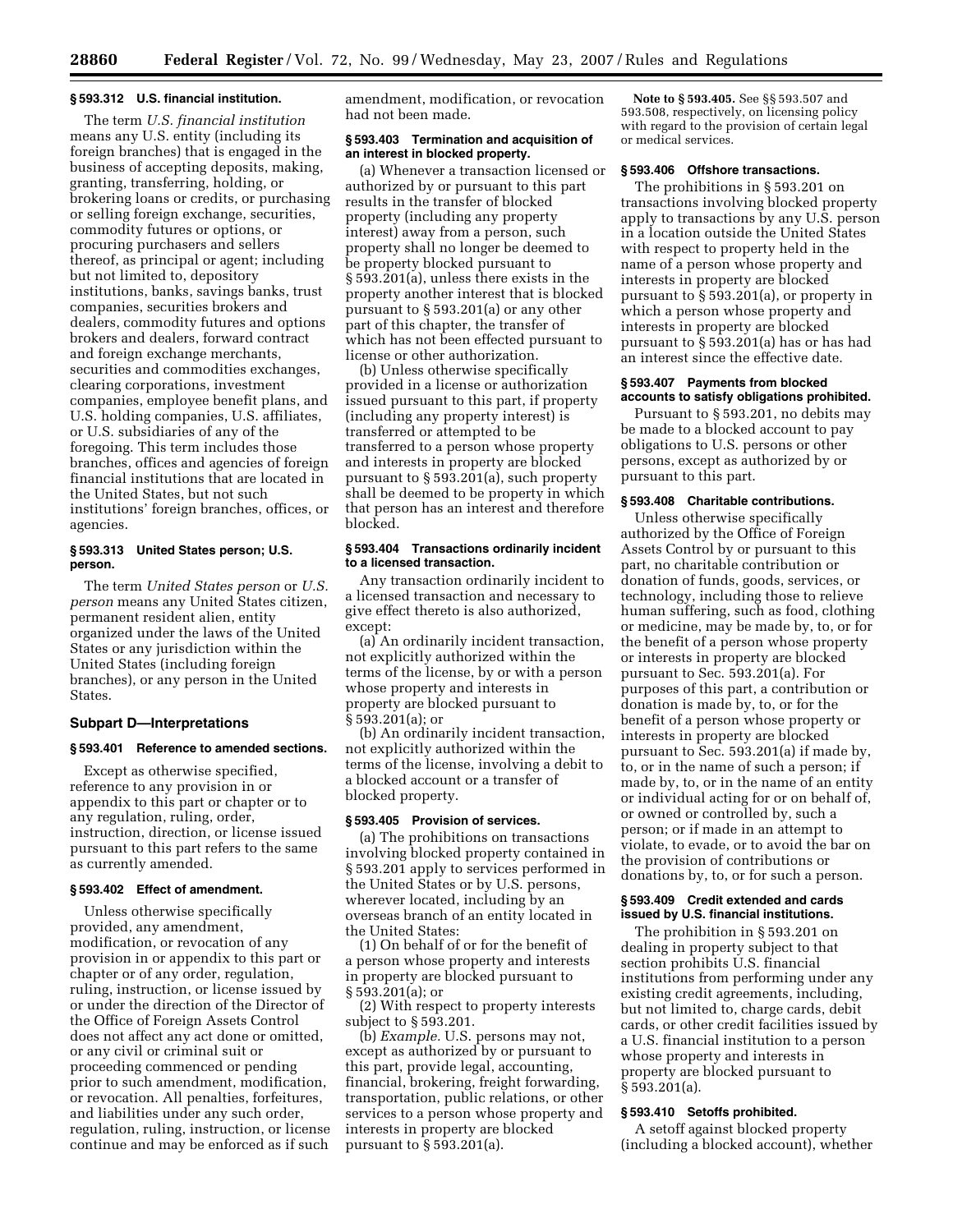by a U.S. bank or other U.S. person, is a prohibited transfer under § 593.201 if effected after the effective date.

### **§ 593.411 Importation into the United States.**

With respect to the prohibitions set forth in § 593.205, the term *importation into the United States* generally means the bringing of any such products into the United States. In the case of round logs or timber products originating in Liberia being transported by vessel, *importation into the United States*  means the bringing of any such products into the United States with the intent to unlade. See also § 593.413 and § 593.510.

### **§ 593.412 Release of any round log or timber product originating in Liberia from a bonded warehouse or foreign trade zone.**

(a) The prohibitions in § 593.205 apply to importation into a bonded warehouse or a foreign trade zone in the United States.

(b) Section 593.205 does not prohibit the release from a bonded warehouse or foreign trade zone of any round log or timber product originating in Liberia imported into a bonded warehouse or foreign trade zone either prior to the effective date or in a transaction authorized pursuant to this part on or after the effective date.

(c) Notwithstanding paragraph (b) of this section, any round log or timber product originating in Liberia in which persons whose property and interests in property are blocked pursuant to § 593.201(a) have an interest may not be released unless authorized by the Office of Foreign Assets Control.

**Note to § 593.412.** See § 593.510.

### **§ 593.413 Transshipment or transit through the United States prohibited.**

Except as otherwise specified:

(a) The prohibitions in § 593.205 apply to the importation into the United States, for transshipment or transit to third countries, of any round log or timber product originating in Liberia.

(b) In the case of any round log or timber product originating in Liberia, the prohibitions in § 593.205 apply to the unlading in the United States and the intent to unlade in the United States of such products intended or destined for third countries.

**Note to § 593.413.** See § 593.510.

# **Subpart E—Licenses, Authorizations and Statements of Licensing Policy**

# **§ 593.501 General and specific licensing procedures.**

For provisions relating to licensing procedures, see part 501, subpart E of this chapter. Licensing actions taken pursuant to part 501 of this chapter with respect to the prohibitions contained in this part are considered actions taken pursuant to this part.

# **§ 593.502 Effect of license or authorization.**

(a) No license or other authorization contained in this part, or otherwise issued by or under the direction of the Director of the Office of Foreign Assets Control, authorizes or validates any transaction effected prior to the issuance of such license or other authorization, unless specifically provided in such license or authorization.

(b) No regulation, ruling, instruction, or license authorizes any transaction prohibited under this part unless the regulation, ruling, instruction, or license is issued by the Office of Foreign Assets Control and specifically refers to this part. No regulation, ruling, instruction, or license referring to this part shall be deemed to authorize any transaction prohibited by any provision of this chapter unless the regulation, ruling, instruction, or license specifically refers to such provision.

(c) Any regulation, ruling, instruction, or license authorizing any transaction otherwise prohibited under this part has the effect of removing a prohibition contained in this part from the transaction, but only to the extent specifically stated by its terms. Unless the regulation, ruling, instruction, or license otherwise specifies, such an authorization does not create any right, duty, obligation, claim, or interest in, or with respect to, any property which would not otherwise exist under ordinary principles of law.

### **§ 593.503 Exclusion from licenses.**

The Director of the Office of Foreign Assets Control reserves the right to exclude any person, property, or transaction from the operation of any license or from the privileges conferred by any license. The Director of the Office of Foreign Assets Control also reserves the right to restrict the applicability of any license to particular persons, property, transactions, or classes thereof. Such actions are binding upon all persons receiving actual or constructive notice of the exclusions or restrictions.

### **§ 593.504 Payments and transfers to blocked accounts in U.S. financial institutions.**

Any payment of funds or transfer of credit in which a person whose property and interests in property are blocked pursuant to § 593.201(a) has any interest that comes within the possession or control of a U.S. financial institution

must be blocked in an account on the books of that financial institution. A transfer of funds or credit by a U.S. financial institution between blocked accounts in its branches or offices is authorized, provided that no transfer is made from an account within the United States to an account held outside the United States, and further provided that a transfer from a blocked account may be made only to another blocked account held in the same name.

**Note to § 593.504.** Please refer to § 501.603 of this chapter for mandatory reporting requirements regarding financial transfers. See also § 593.203 concerning the obligation to hold blocked funds in interest-bearing accounts.

### **§ 593.505 Entries in certain accounts for normal service charges authorized.**

(a) A U.S. financial institution is authorized to debit any blocked account held at that financial institution in payment or reimbursement for normal service charges owed it by the owner of that blocked account.

(b) As used in this section, the term *normal service charges* shall include charges in payment or reimbursement for interest due; cable, telegraph, internet, or telephone charges; postage costs; custody fees; small adjustment charges to correct bookkeeping errors; and, but not by way of limitation, minimum balance charges, notary and protest fees, and charges for reference books, photocopies, credit reports, transcripts of statements, registered mail, insurance, stationery and supplies, and other similar items.

### **§ 593.506 Investment and reinvestment of certain funds.**

Subject to the requirements of § 593.203, U.S. financial institutions are authorized to invest and reinvest assets blocked pursuant to § 593.201, subject to the following conditions:

(a) The assets representing such investments and reinvestments are credited to a blocked account or subaccount which is held in the same name at the same U.S. financial institution, or within the possession or control of a U.S. person, but funds shall not be transferred outside the United States for this purpose;

(b) The proceeds of such investments and reinvestments shall not be credited to a blocked account or subaccount under any name or designation that differs from the name or designation of the specific blocked account or subaccount in which such funds or securities were held; and

(c) No immediate financial or economic benefit accrues (*e.g.*, through pledging or other use) to a person whose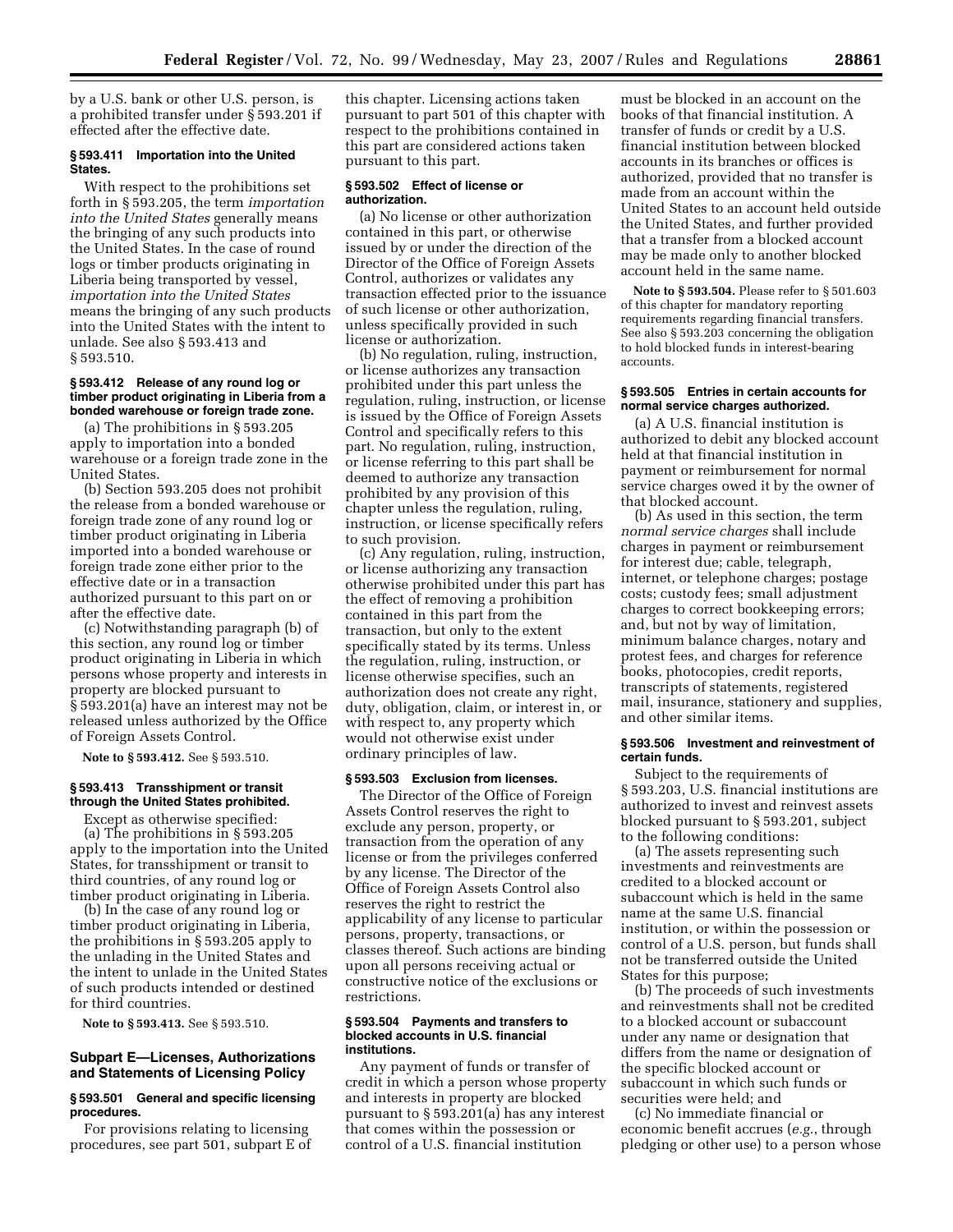property and interests in property are blocked pursuant to § 593.201(a).

### **§ 593.507 Provision of certain legal services authorized.**

(a) The provision of the following legal services to or on behalf of persons whose property and interests in property are blocked pursuant to § 593.201(a) is authorized, provided that all receipts of payment of professional fees and reimbursement of incurred expenses must be specifically licensed:

(1) Provision of legal advice and counseling on the requirements of and compliance with the laws of any jurisdiction within the United States, provided that such advice and counseling are not provided to facilitate transactions in violation of this part;

(2) Representation of persons when named as defendants in or otherwise made parties to domestic U.S. legal, arbitration, or administrative proceedings;

(3) Initiation and conduct of domestic U.S. legal, arbitration, or administrative proceedings in defense of property interests subject to U.S. jurisdiction;

(4) Representation of persons before any Federal or State agency with respect to the imposition, administration, or enforcement of U.S. sanctions against such persons; and

(5) Provision of legal services in any other context in which prevailing U.S. law requires access to legal counsel at public expense.

(b) The provision of any other legal services to persons whose property and interests in property are blocked pursuant to § 593.201(a), not otherwise authorized in this part, requires the issuance of a specific license.

(c) Entry into a settlement agreement affecting property and interests in property or the enforcement of any lien, judgment, arbitral award, decree, or other order through execution, garnishment, or other judicial process purporting to transfer or otherwise alter or affect property and interests in property blocked pursuant to § 593.201(a) is prohibited unless specifically licensed in accordance with § 593.202(e).

### **§ 593.508 Authorization of emergency medical services.**

The provision of nonscheduled emergency medical services in the United States to persons whose property and interests in property are blocked pursuant to § 593.201(a) is authorized, provided that all receipt of payment for such services must be specifically licensed.

# **§ 593.509 Transactions related to mail authorized.**

All transactions by U.S. persons, including payment and transfers to common carriers, incident to the receipt or transmission of mail between a U.S. person and a person whose property and interests in property are blocked pursuant to § 593.201(a) are authorized, provided the mail is limited to personal communications not involving a transfer of anything of value and not exceeding 12 ounces in weight.

#### **§ 593.510 Transactions related to the importation of any round log or timber product originating in Liberia authorized.**

Except as otherwise prohibited by § 593.201, all transactions that are prohibited by § 593.205 with respect to the importation into the United States of any round log or timber product originating in Liberia are authorized.

### **Subpart F—Reports**

## **§ 593.601 Records and reports.**

For provisions relating to required records and reports, see part 501, subpart C, of this chapter. Recordkeeping and reporting requirements imposed by part 501 of this chapter with respect to the prohibitions contained in this part are considered requirements arising pursuant to this part.

### **Subpart G—Penalties**

#### **§ 593.701 Penalties.**

(a) Attention is directed to section 206 of the International Emergency Economic Powers Act (IEEPA) (50 U.S.C. 1705), which is applicable to violations of the provisions of any license, ruling, regulation, order, direction, or instruction issued by or pursuant to the direction or authorization of the Secretary of the Treasury pursuant to this part or otherwise under IEEPA.

(1) A civil penalty not to exceed the amount set forth in Section 206 of IEEPA, as amended, may be imposed on any person who violates or attempts to violate any license, order, or regulation issued under IEEPA;

**Note to paragraph (a)(1) of § 593.701.** As of May 23, 2007, the maximum civil penalty for a violation of IEEPA is \$50,000.

(2) Whoever willfully violates or willfully attempts to violate any license, order, or regulation issued under IEEPA, upon conviction, shall be fined not more than \$50,000, and if a natural person, may also be imprisoned for not more than 20 years; and any officer, director, or agent of any corporation who knowingly participates in such

violation may be punished by a like fine, imprisonment, or both.

(b) Attention is directed to section 5 of the United Nations Participation Act, as amended (22 U.S.C. 287c(b)) (''UNPA''), which provides that any person who willfully violates or evades or attempts to violate or evade any order, rule, or regulation issued by the President pursuant to the authority granted in that section, upon conviction, shall be fined not more than \$10,000 and, if a natural person, may also be imprisoned for not more than 10 years; and the officer, director, or agent of any corporation who knowingly participates in such violation or evasion shall be punished by a like fine, imprisonment, or both and any property, funds, securities, papers, or other articles or documents, or any vessel, together with her tackle, apparel, furniture, and equipment, or vehicle, or aircraft, concerned in such violation shall be forfeited to the United States.

(c) Violations involving transactions described at section 203(b)(1), (3–4) of IEEPA (50 U.S.C. 1702(b)(1), (3–4)) shall be subject only to the penalties set forth in paragraph (b) of this section.

(d)(1) The civil penalties provided in IEEPA are subject to adjustment pursuant to the Federal Civil Penalties Inflation Adjustment Act of 1990 (Pub. L. 101–410, as amended, 28 U.S.C. 2461 note).

(2) The criminal penalties provided in IEEPA and UNPA are subject to increase pursuant to 18 U.S.C. 3571.

(e) Attention is also directed to 18 U.S.C. 1001, which provides that whoever, in any matter within the jurisdiction of the executive, legislative, or judicial branch of the United States, knowingly and willfully falsifies, conceals or covers up by any trick, scheme, or device a material fact, or makes any materially false, fictitious or fraudulent statement or representation or makes or uses any false writing or document knowing the same to contain any materially false, fictitious or fraudulent statement or entry, shall be fined under title 18, United States Code, or imprisoned not more than five years, or both.

(f) Violations of this part may also be subject to relevant provisions of other applicable laws.

## **§ 593.702 Prepenalty notice.**

(a) *When required*. If the Director of the Office of Foreign Assets Control has reason to believe that there has occurred a violation of any provision of this part or a violation of the provisions of any license, ruling, regulation, order, direction, or instruction issued by or pursuant to the direction or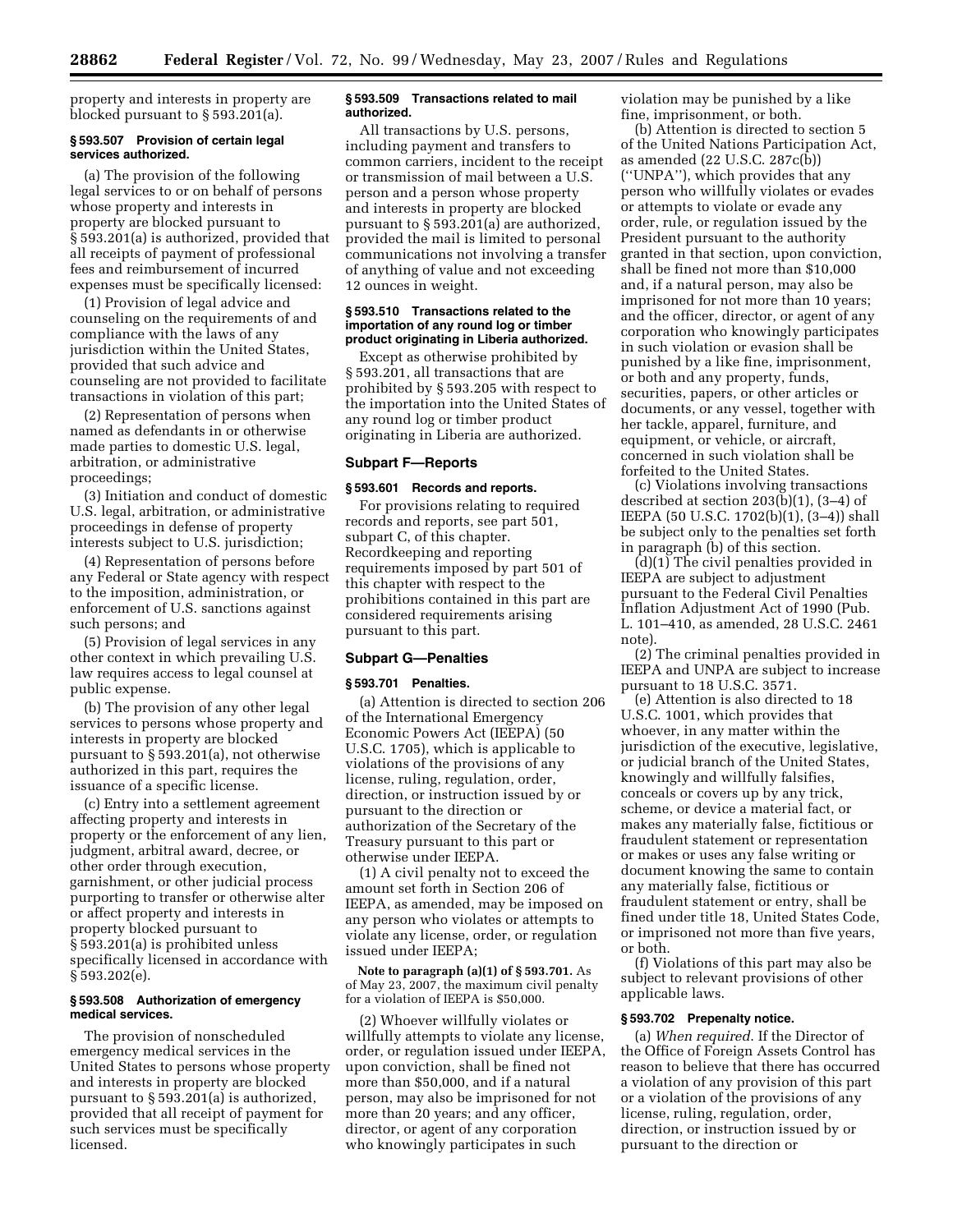authorization of the Secretary of the Treasury pursuant to this part or otherwise under IEEPA, and the Director determines that further proceedings are warranted, the Director shall notify the alleged violator of the agency's intent to impose a monetary penalty by issuing a prepenalty notice. The prepenalty notice shall be in writing. The prepenalty notice may be issued whether or not another agency has taken any action with respect to the matter.

(b) *Contents of notice*.—(1) *Facts of violation*. The prepenalty notice shall describe the violation, specify the laws and regulations allegedly violated, and state the amount of the proposed monetary penalty.

(2) *Right to respond*. The prepenalty notice also shall inform the respondent of the respondent's right to make a written presentation within the applicable 30-day period set forth in § 593.703 as to why a monetary penalty should not be imposed or why, if imposed, the monetary penalty should be in a lesser amount than proposed.

(c) *Informal settlement prior to issuance of prepenalty notice*. At any time prior to the issuance of a prepenalty notice, an alleged violator may request in writing that, for a period not to exceed 60 days, the agency withhold issuance of the prepenalty notice for the exclusive purpose of effecting settlement of the agency's potential civil monetary penalty claims. In the event the Director grants the request, under terms and conditions within the Director's discretion, the Office of Foreign Assets Control will agree to withhold issuance of the prepenalty notice for a period not to exceed 60 days and will enter into settlement negotiations of the potential civil monetary penalty claim.

# **§ 593.703 Response to prepenalty notice; informal settlement.**

(a) *Deadline for response*. The respondent may submit a response to the prepenalty notice within the applicable 30-day period set forth in this paragraph. The Director may grant, at the Director's discretion, an extension of time in which to submit a response to the prepenalty notice. The failure to submit a response within the applicable time period set forth in this paragraph shall be deemed to be a waiver of the right to respond.

(1) *Computation of time for response*. A response to the prepenalty notice must be postmarked or date-stamped by the U.S. Postal Service (or foreign postal service, if mailed abroad) or courier service provider (if transmitted to the Office of Foreign Assets Control by

courier) on or before the 30th day after the postmark date on the envelope in which the prepenalty notice was mailed. If the prepenalty notice was personally delivered to the respondent by a non-U.S. Postal Service agent authorized by the Director, a response must be postmarked or date-stamped on or before the 30th day after the date of delivery.

(2) *Extensions of time for response*. If a due date falls on a Federal holiday or weekend, that due date is extended to include the following business day. Any other extensions of time will be granted, at the Director's discretion, only upon the respondent's specific request to the Office of Foreign Assets Control.

(b) *Form and method of response*. The response need not be in any particular form, but it must be typewritten and signed by the respondent or a representative thereof. A copy of the written response may be sent by facsimile, but the original also must be sent to the Office of Foreign Assets Control Civil Penalties Division by mail or courier and must be postmarked or date-stamped, in accordance with paragraph (a) of this section.

(c) *Contents of response*. A written response must contain information sufficient to indicate that it is in response to the prepenalty notice and must identify the Office of Foreign Assets Control identification number listed on the prepenalty notice.

(1) A written response must include the respondent's full name, address, telephone number, and facsimile number, if available, or those of the representative of the respondent.

(2) A written response should either admit or deny each specific violation alleged in the prepenalty notice and also state if the respondent has no knowledge of a particular violation. If the written response fails to address any specific violation alleged in the prepenalty notice, that alleged violation shall be deemed to be admitted.

(3) A written response should include any information in defense, evidence in support of an asserted defense, or other factors that the respondent requests the Office of Foreign Assets Control to consider. Any defense or explanation previously made to the Office of Foreign Assets Control or any other agency must be repeated in the written response. Any defense not raised in the written response will be considered waived. The written response also should set forth the reasons why the respondent believes the penalty should not be imposed or why, if imposed, it should be in a lesser amount than proposed.

(d) *Failure to Respond*. If the Office of Foreign Assets Control receives no

response to a prepenalty notice within the applicable time period set forth in paragraph (a) of this section, a penalty notice generally will be issued, taking into account the mitigating and/or aggravating factors present in the record. If there are no mitigating factors present in the record, or the record contains a preponderance of aggravating factors, the proposed prepenalty amount generally will be assessed as the final penalty.

(e) *Informal settlement*. In addition to or as an alternative to a written response to a prepenalty notice, the respondent or respondent's representative may contact the Office of Foreign Assets Control's Civil Penalties Division as advised in the prepenalty notice to propose the settlement of allegations contained in the prepenalty notice and related matters. However, the requirements set forth in paragraph (g) of this section as to oral communication by the representative must first be fulfilled. In the event of settlement at the prepenalty stage, the claim proposed in the prepenalty notice will be withdrawn, the respondent will not be required to take a written position on allegations contained in the prepenalty notice, and the Office of Foreign Assets Control will make no final determination as to whether a violation occurred. The amount accepted in settlement of allegations in a prepenalty notice may vary from the civil penalty that might finally be imposed in the event of a formal determination of violation. In the event no settlement is reached, the time limit specified in paragraph (a) of this section for written response to the prepenalty notice will remain in effect unless additional time is granted by the Office of Foreign Assets Control.

(f) *Guidelines*. Guidelines for the imposition or settlement of civil penalties by the Office of Foreign Assets Control are available on OFAC's Web site (*http://www.treas.gov/ofac*).

(g) *Representation*. A representative of the respondent may act on behalf of the respondent, but any oral communication with the Office of Foreign Assets Control prior to a written submission regarding the specific allegations contained in the prepenalty notice must be preceded by a written letter of representation, unless the prepenalty notice was served upon the respondent in care of the representative.

### **§ 593.704 Penalty imposition or withdrawal.**

(a) *No violation*. If, after considering any response to the prepenalty notice and any relevant facts, the Director of the Office of Foreign Assets Control determines that there was no violation